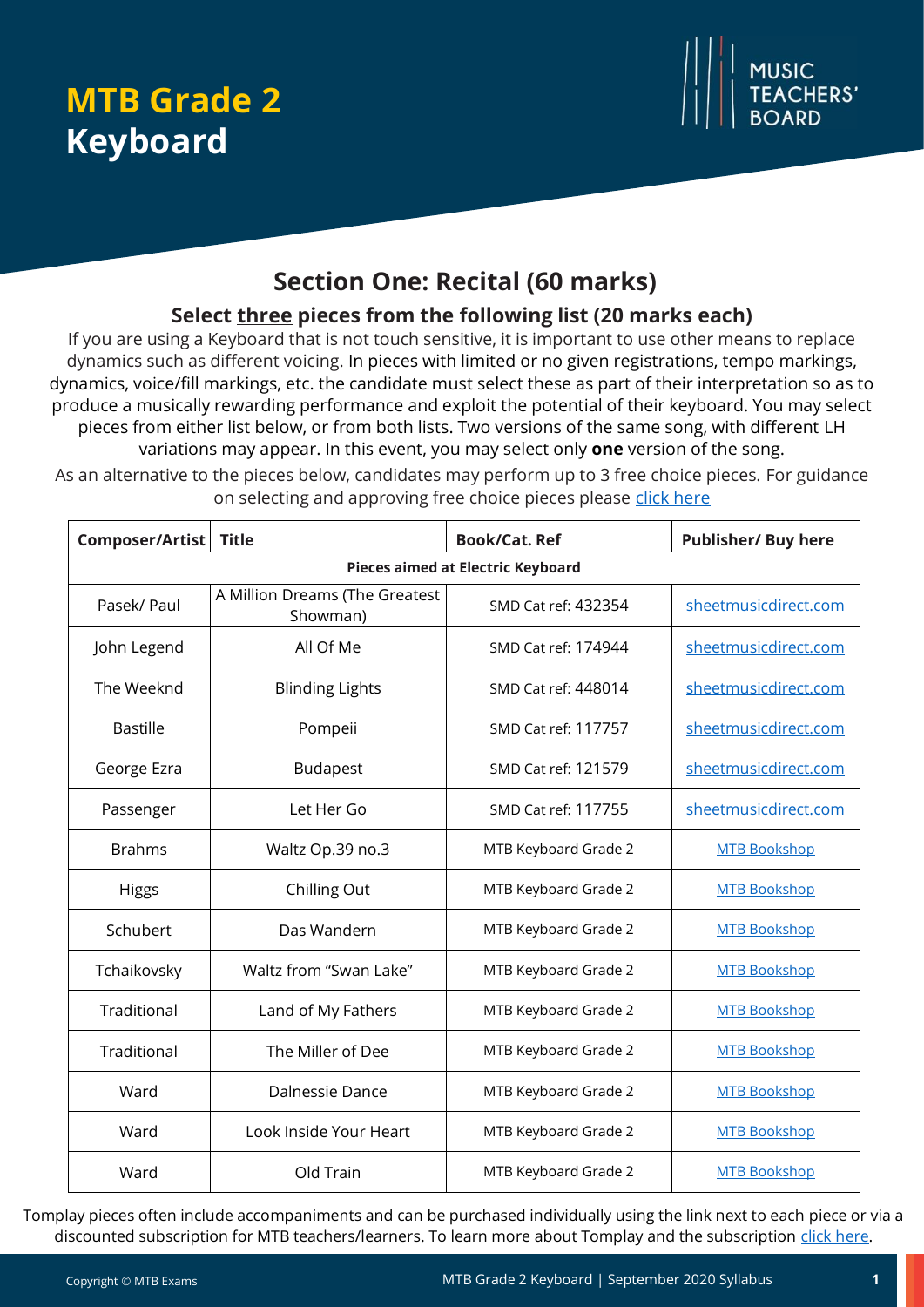# **MTB Grade 2 Keyboard**



#### For the continued recital list [click here](https://www.mtbexams.com/wp-content/uploads/2021/02/MTB-Keyboard-Grade-2-Continued-Recital-Selection.pdf)

MUSIC<br>TEACHERS'